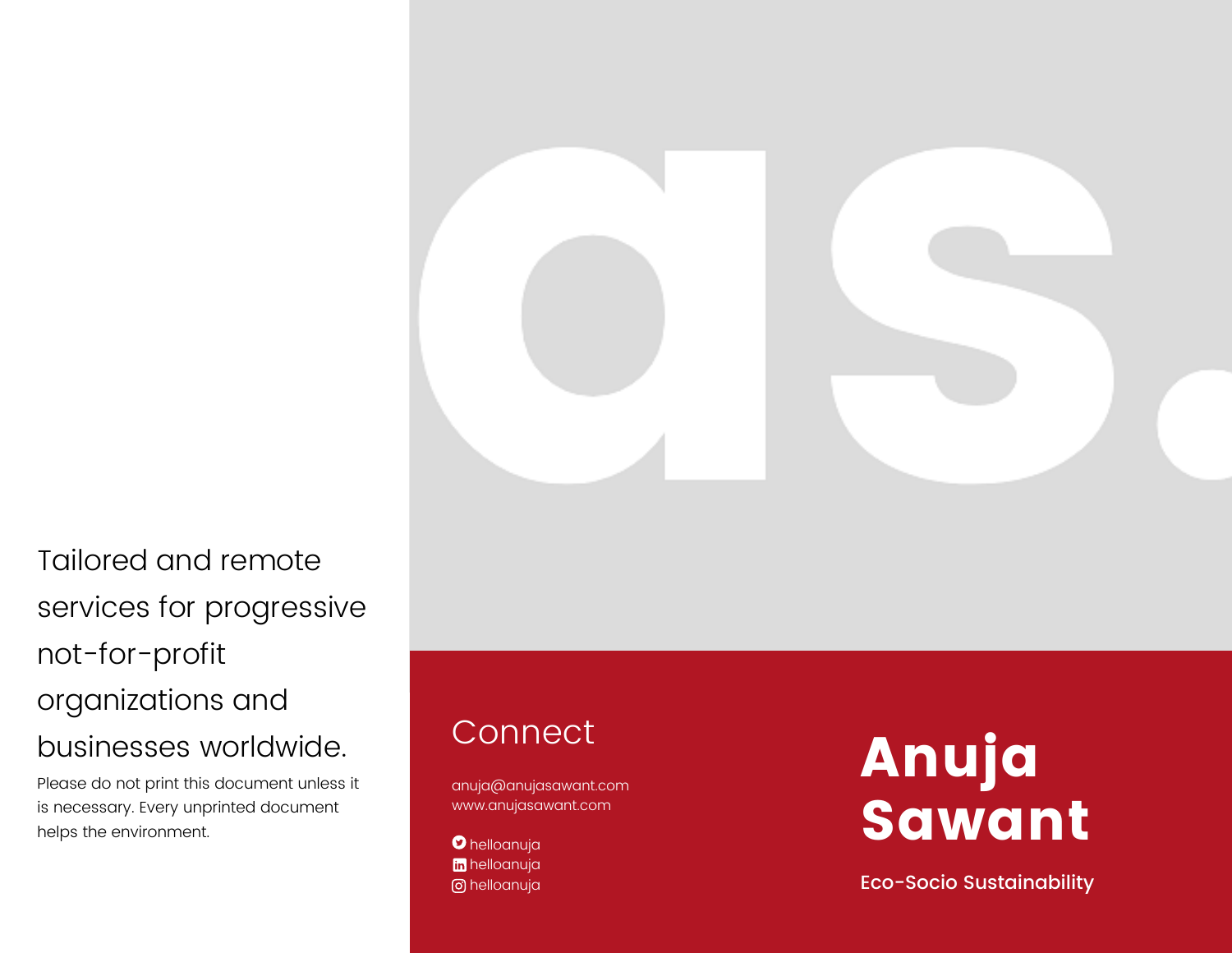

# Anuja Sawant

Eco-Socio Sustainability Consultant, service provider, adviser, freelancer and an active partner for not-for-profits and businesses worldwide. Lived and worked in 3 countries – India, USA, and Canada.

Available for remote projects. Get a noobligation quote for custom projects.

# Services

# CSR & Sustainable Business Development

Integrate sustainability into all areas of your business. Meet your environmental and social goals towards becoming a responsible corporate citizen. Get an outside perspective on the risks and opportunities for your organization.

# Research & Content

Connect with your customers with engaging content by synthesizing environmental and social information relevant to them. For your website, newsletters, courses, webinars and much more.

# Social Media Engagement

Utilize Twitter, LinkedIn, and Instagram for expanding your reach, raising funds, and building partnerships.

# Fundraising

Online fundraising, strategy development, grant writing social media promotion, and content creation to support your campaigns.

# Capacity Building

Create and validate content, design course materials to meet learning objectives. Collaborate with subject matter experts to determine learning needs,. Gather and analyze data to identify areas of improvements for better learning experiences.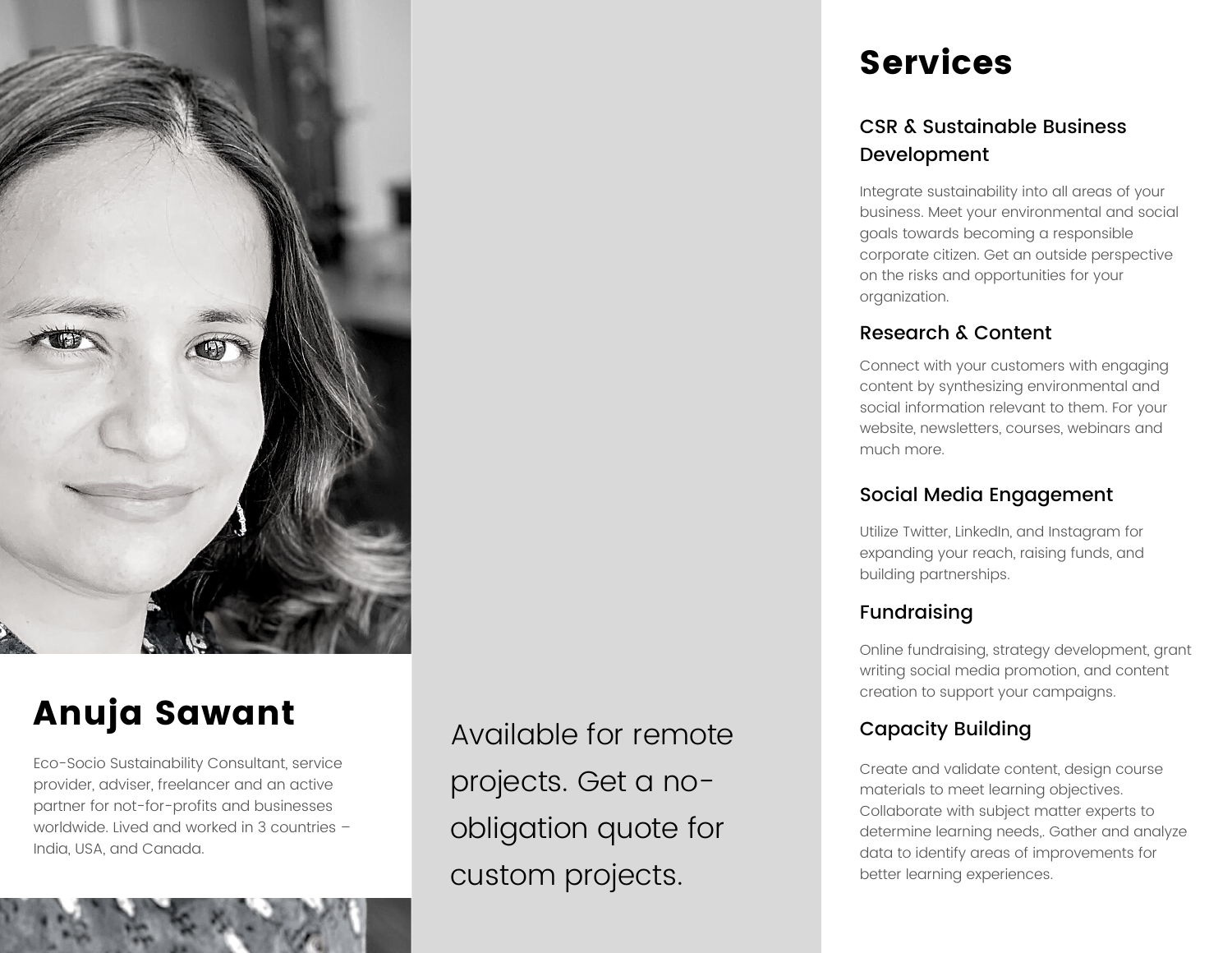# CSR & Sustainable Business Development

- Materiality assessment and impact analysis, determine priority focus areas, simplified and organized data collection and management
- Network expansion through partnerships local organizations, academic and scientific community
- Stakeholder engagement and stewardship development
- Ongoing training and development programs for employees
- Innovative training programs to quickly bring new employees up-to-speed, volunteer opportunity creation, and future leaders and ambassador development
- Environmental and social performance audit
- Worry-free planning and coordination
- Budget planning
- KPI reports

# Social Media Engagement

- Develop social media marketing plan and execute it if required (i.e., write and publish posts and campaigns, interact with platform users, etc.)
- Graphic design support for posts, campaigns, and events
- Receive an annual calendar of engagement opportunities specific to the organization's goals
- Engagement report to assess engagement rate and reach

# Research & Content

- Curated online information, comprehensive research on a specific topic, product, or a service
- Research and develop resources, tools, case studies and other materials Develop materials including case studies, newsletter articles, blogs, eBooks, product descriptions, website content, etc.
- Create a website in Mailchimp or WordPress
- Peer-reviewed online scientific research
- CopywritingT
- echnical writing white paper, standard operating procedures (SOPs), manual
- Proofreading services for businesses, academics, students, authors, and jobseekers

# Capacity Building

- Develop web-based and self-directed learning resources including eLearning, course curriculum, and case studies
- Maintain existing learning programs to ensure learning materials are up-to-date
- Support team members to ensure the department's overall goals are achieved
- Design tailored workshops on environmental, social, and sustainability topics.

# Fundraising

- Assist in fundraising support including grant RFPs and concept notes
- Customized list of relevant foundation and government grants
- Proposal boilerplate for grant applications, letter of intent, cover letter, letters of support from partners
- Proofreading and editing for grant applications
- Review internal reports to distill information, making compelling arguments to sell the success of your organization's work, mission, and history
- Create documents with personnel bios
- Drawing from already written technical content, adapt writing for new proposal formats and pitches
- Marketing strategy as per the client goals along with content creation
- Annual calendar of creative and unique donor engagement opportunities and campaigns

# FREE 30-MIN INTRODUCTORY CALL

Possible partnerships, gap analysis, quick-fix projects, and much more.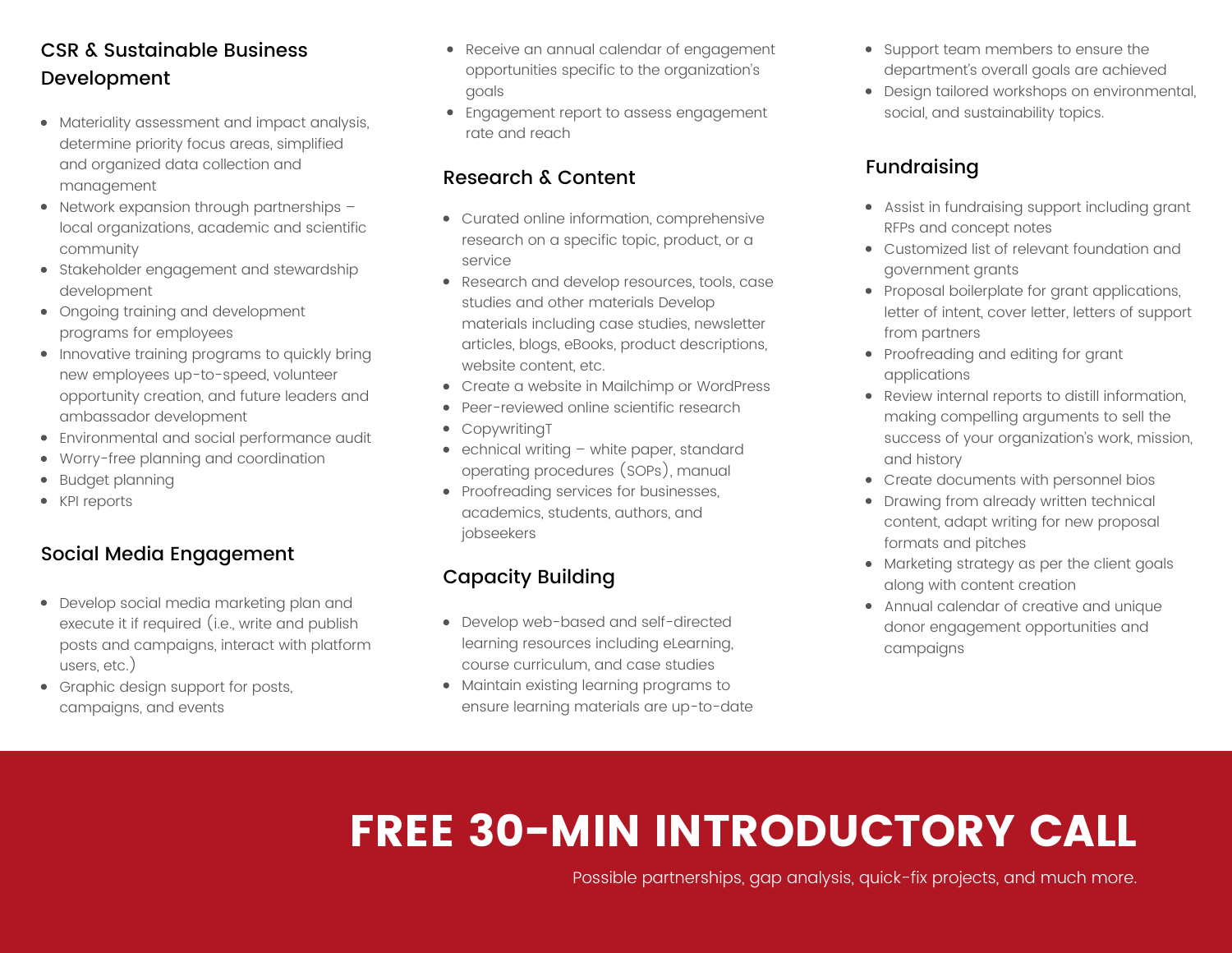### CONSULTANT, 2014-2015

**GreenHatters, USA - Freelance**

Engaged to write blogs to create environmental awareness.



### CONSULTANT, 2019 - 2020

**Amazon Rainforest Conservancy - Freelance**

Developed a Social Media Annual Calendar of opportunities. Visualized their fundraising data to promote transparency and attract more funding.



### CONSULTANT, 2020 - 2021

**Daily Dump, India - Freelance**

Social Media Strategy Development and Engagement for LinkedIn and Twitter.



### EDITOR IN CHIEF & FOUNDER, 2020 - PRESENT

**Harita Marathi, India - Self-Employed**

One and only environmental platform in the Marathi language. In Maharashtra, Marathi is a mother tongue to 83.1 million people. Environmental related information is scarcely available in this language. Harita Marathi aims to bridge this gap.

### SALES & PROPOSAL COORDINATOR, 2019 - 2022

**SECURE (formerly Tervita Corporation), Canada - Full-time**

Environmental Services division's proposals and sales for the Pacific Region. Sales data visualization. Event planning. Full-time employee..

# X

### SENIOR PROPOSAL SPECIALIST, 2022 - PRESENT

**PwC Canada - Full-time**

Managing proposals for various industrial sectors.





### **IKEA, USA - Full-time**

Led the Sustainability work within IKEA's New Jersey distribution center. Engaged approx. 250 co-workers to integrate sustainability into the daily business through targeted orientation & awareness activities. Achieved goals! Full-time employee.



### CONSULTANT, 2017-2018

**Green Fashion Week, Italy - Freelance**

Engaged to blog on the secondary clothing market and probed sustainability reports of fashion giants for environmental and social performance.



### ASSOCIATE, 2014 - 2015

### **Prasad Modak & Associates, India - Full-time**

Data analysis and technical writing for international and national publishable reports, including UNEP's Global Waste Management Report. Full-time employee.



### CONSULTANT, 2017 - 2020

**Red Dot Foundation (Safecity), India and North America - Freelance**

Red Dot Foundation Global supports work against sexual violence. Engaged as an Editor. Oversaw the production of their monthly newsletter, planning, organizing, and editing the content.